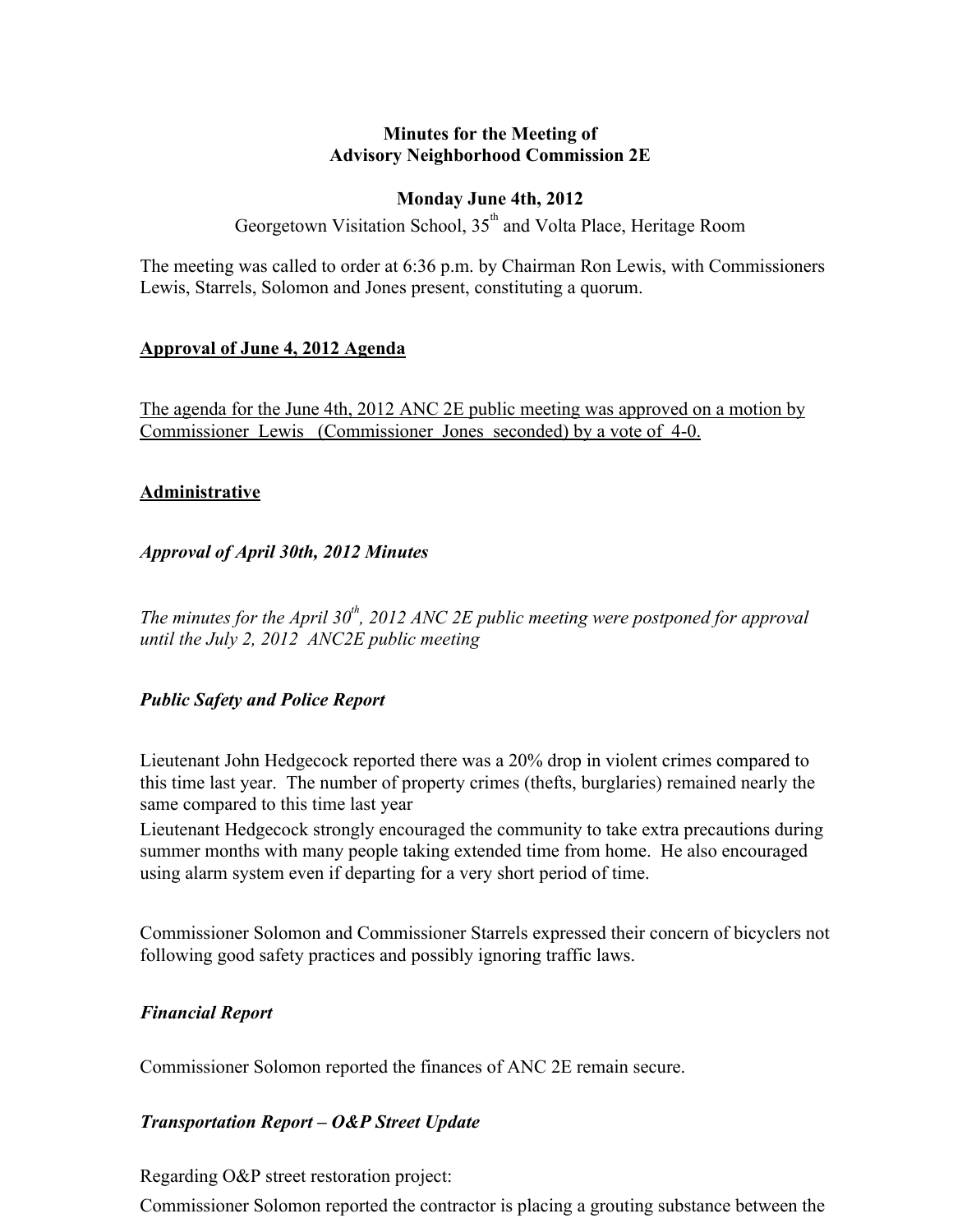tracks and pavers, and that all of the sand/grout will be swept away once the project is completed.

Commissioner Jones reported a meeting has been scheduled for the residents and businesses on the 3200 block of O Street, NW this Thursday June  $7<sup>th</sup>$  9:30 a.m. at St. Johns Church lower level. He strongly encouraged all 3200 block of O Street businesses and residents to attend.

#### *Public Works*

Commissioner Jones commended the DPW SWEEP inspectors for their continuing efforts in our communities. The month of May 2012 has seen a noticeable spike in citations issued for sanitation violations. Commissioner Jones plans to continue to work with CAG, BCA, Georgetown BID and others on how residents and businesses can avoid expensive citations.

#### **Community Comment**

#### *Update for Hyde-Addison Elementary School development*

Hyde-Addison Elementary School Principal Dana Nerenberg reported plans are underway and funds have been budgeted for the addition of a library and gymnasium to be constructed during 2013. The school's enrollment continues to climb and will be at full capacity of approximately 336 students. Currently, there is a lack of play space during poor weather, and no space that can hold an entire school assembly indoors. The contracting portion of the development will be conducted by the Department of General Services. The goal is to have the construction completed during the summer of 2013. A School Improvement Team will be formed to guide the school through the process in coordination with the ANC, OGB and the community.

Ruth Werner and Mary Lord reported Ward 2 Councilmember Jack Evans, Chancellor Kaya Henderson and Principal Dana Nerenberg are holding a public meeting to discuss the state of Ward 2's public schools. The Ward 2 event begins at 5 p.m. with a Principal Meet & Greet. The program will follow shortly after. The meeting is at the Francis-Stevens Education Campus at 2425 N St. NW. Childcare will be provided.

#### **New Business**

#### *Georgetown Presbyterian Church Picnic at Volta Park, September 23, 2012*

Georgetown Presbyterian Church representatives discussed a planned picnic at Volta Park, to be held on September 23, 2012. Commissioner Lewis proposed the following motion (Commissioner Solomon seconded), which was approved by a vote of 4-0: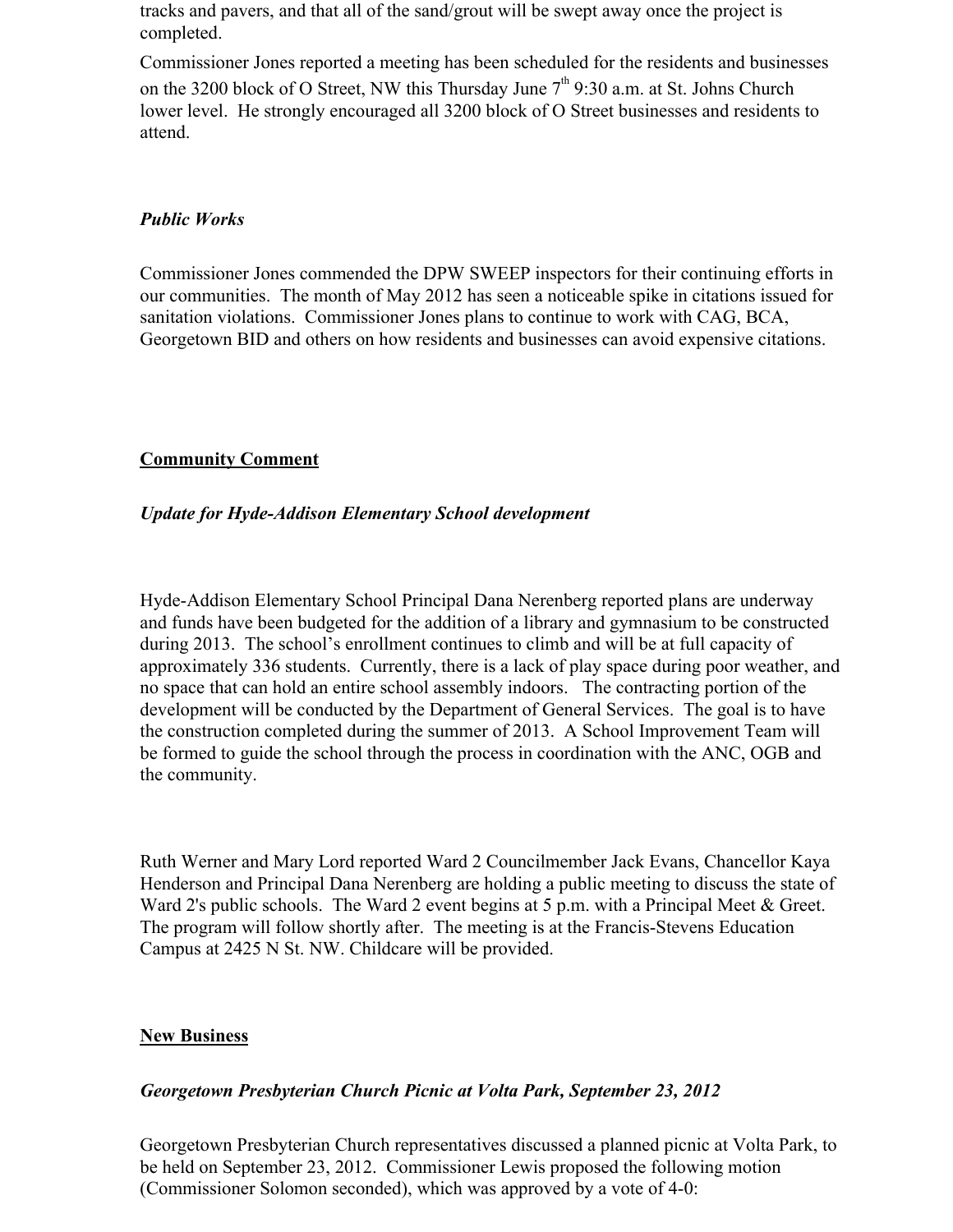ANC 2E is pleased to support the application by the Georgetown Presbyterian Church to hold a picnic at Volta Park on September 23, 2012.

## *DDOT procedures for issuing permits for block parties*

Commissioner Lewis proposed the following motion in light of new procedures at DDOT relating to approving block parties (seconded by Commissioner Starrels), which was approved by a vote of 4-0:

ANC 2E requests that DDOT notify ANC 2E of applications for block parties in Georgetown or Burleith, so public input and input from ANC 2E can be heard as part of the issuancedecision process.

## *Georgetown University Campus Plan update*

Commissioner ewis reported that the Parties and Georgetown University have filed a joint letter asking for a week's extension for upcoming filings. Copies of the letter are available at the meeting for anyone who wants one. There will be time for public discussion prior to ANC 2E making a motion or resolution regarding a possible agreement.

## **ABC Issues**

*3236 Prospect Street, NW, ABRA-087240, t/a M Café, Voluntary Agreement*

The proposed Agreement has been circulated to the ANC 2E Commissioners. Upon all parties including the applicant, ANC2e and Citizens Association of Georgetown signatures of approval, it will become part of the liquor license.

The Agreement was discussed and questions by the Commissioners regarding disputes regarding complying with the agreement, parking, and limits on private parties were addressed.

Commissioner Starrels introduced a motion that ANC 2E agrees to join as a party to this voluntary Agreement and lifts all protests of this license (Seconded by Commissioner Jones). The motion passed 4-0.

## *Budget legislation concerning extended ABC hours*

Commissioner Starrels reported there is currently a proposal by the D.C. Council to extend bar hours during 19 Federal holidays annually.

Cookie Cruse stated the Citizens of Association of Georgetown is opposed to extending bar hours.

ANC2e does not favor the extra 19 day holidays of extending bar hours for the following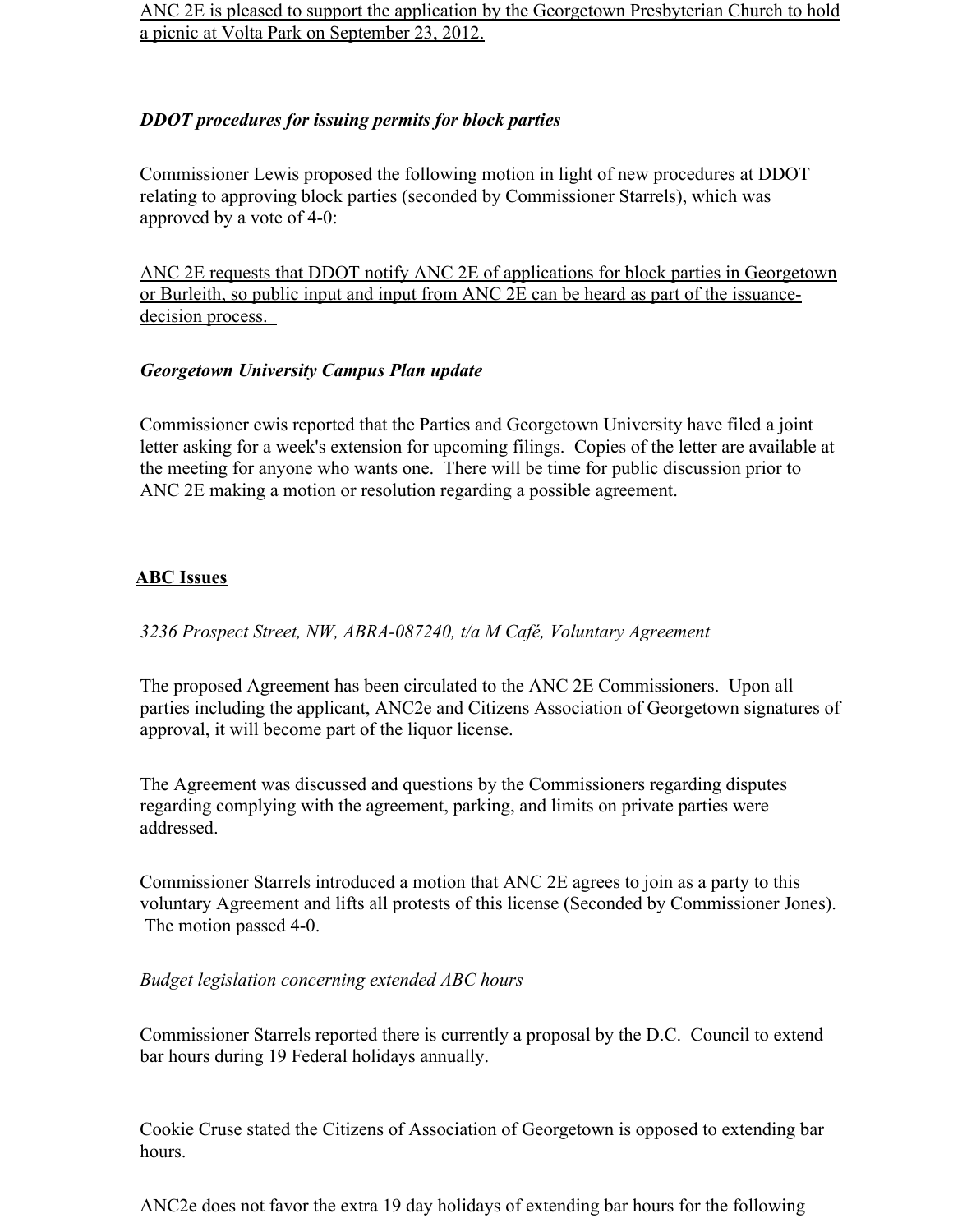reasons. No public transition. All jurisdictions in our region all are shutdown prior to this time. It is not safe, and creates noise disruptions. The motion was introduced by Commissioner Starrels and seconded by Commissioner Solomon, and passed 4-0.

## **Old Georgetown Board**

Commissioner Jones chaired the meeting for consideration of the following OGB-related matters.

#### --------------------------------------------------------------------------------------------------------------- PRIVATE PROJECTS:

## **Old Georgetown Board**

Commissioner Jones chaired the meeting for consideration of the following OGB-related matters. Commissioner Lewis, with one exception noted below, abstained and did not participate in the consideration or vote on any of the matters described below relating to the Old Georgetown Board; Mr. Lewis did participate in the consideration and vote with regard to 3240 Q Street, N.W.

## **Private Projects**

## With regard to 1645 31<sup>st</sup> Street, NW, OG 12-211 (HPA 12-335):

A representative from the property spoke about the proposal for concept approval of a revised plan within the footprint of the existing building, plus a garage. After discussion, Commissioner Jones made the following motion (Commissioner Solomon seconded), which passed by a vote of 3-0-1:

ANC 2E appreciates the applicant's addressing the previous concerns. We suggest the Old Georgetown Board consider the amount of green space taken up by the proposal when walkways, patios and the swimming pool are considered. ANC has no objection to the proposal as presented.

## With regard to 1687 32<sup>nd</sup> Street, NW, OG 12-242 (HPA 12-398):

A representative from the property spoke about the proposal for alterations to existing rooftop mechanical equipment and exposed ductwork. After discussion, Commissioner Starrels made the following motion (Commissioner Solomon seconded), which passed by a vote of  $3-0-1$ :

ANC 2E appreciates the applicant's efforts to mask the equipment on the roof. We do not object to the proposal.

## With regard to 1687 32<sup>nd</sup> Street, NW, OG 12-242 (HPA 13-398):

The applicant did not appear at the meeting and, upon Commissioner Jones's suggestion without opposition, the matter was moved to the No Review category.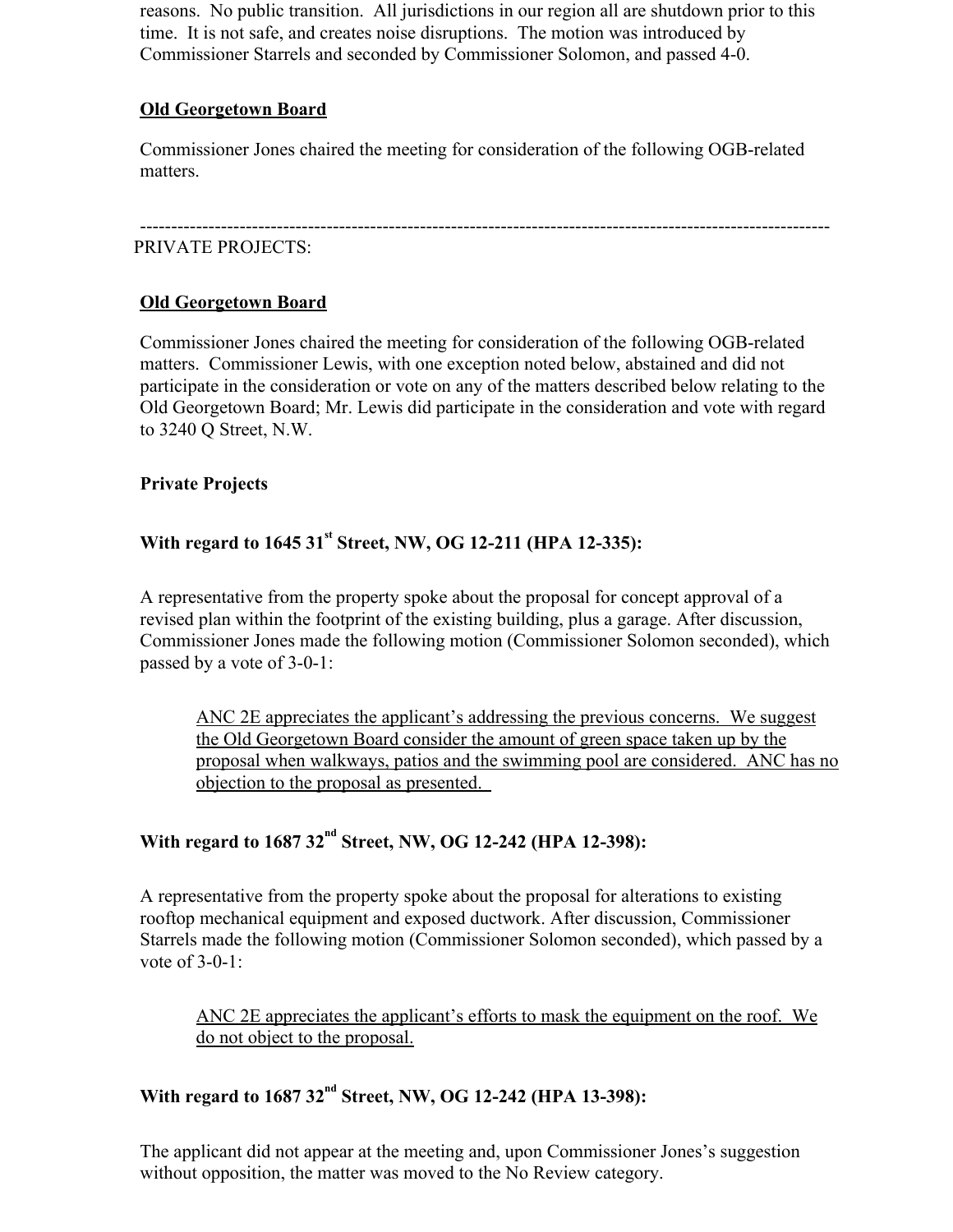#### **With regard to 3240 Q Street, NW, OG 12-179 (HPA 12-290):**

A representative from the property spoke about the proposal for revised design of a 2-story rear addition with basement and alterations. After discussion, Commissioner Lewis made the following motion (Commissioner Jones seconded), which passed by a vote of 4-0:

ANC 2E objects to the latest iteration of this project for essentially the same reasons that applied to the earlier versions: the addition is much too large for the existing, modest house; the style is not in keeping with the design of the existing house; the addition would extend into the lot much farther back than the other houses in that row, which would not be in keeping with the historic scale of its environment; and it would block the light and view from the adjacent house to the west. We also note that we do not support widening an extension to this house so that it goes to the western lot line, which would change the character of this free-standing building.

# **With regard to 1037 33rd Street, NW, OG 12-236 (HPA 12-391):**

A representative from the property spoke about the proposal for an internally illuminated sign for "Flor." After discussion, Commissioner Starrels made the following motion (Commissioner Solomon seconded), which passed by a vote of 3-0-1:

ANC 2E objects to the internally illuminated signage as not in keeping with the historic nature of the area. We would be more amenable to signage at this location with a metal face.

## **With regard to 1249 33rd Street, NW, OG 12-224 (HPA 12-375):**

A representative from the property spoke about the proposal for replacement windows and alterations to the rear with pergola and skylights. After discussion, Commissioner Starrels made the following motion (Commissioner Jones seconded), which passed by a vote of 3-0- 1:

ANC 2E objects to the rear addition proposal because it is not consistent with the historic character of the property. ANC 2E has no objection to the restoration to the front as proposed or to the proposed skylights.

## **With regard to 3000 K Street, NW**, **OG 12-234 (HPA 12-389);** and **With regard to 3000 K Street, NW, OG 12-233 (HPA 12-388)**; and **With regard to 3000 K Street, NW, OG 12-232 (HPA 12-387):**

A representative from the property spoke about the proposal for signage and alterations to a storefront, terrace, and garage door at "Farmers, Fishers and Bakers." After discussion, Commissioner Starrels made the following motion (Commissioner Solomon seconded), which passed by a vote of 3-0-1:

ANC 2E likes the proposed changes for Farmers, Fishers and Bakers. The extension of the area for the tables makes the space more practical for the restaurant and its customers. It is visually appealing from all viewing areas. The iron "fencing" defines the space and helps separate patrons from those walking outside the restaurant area. It also makes ABC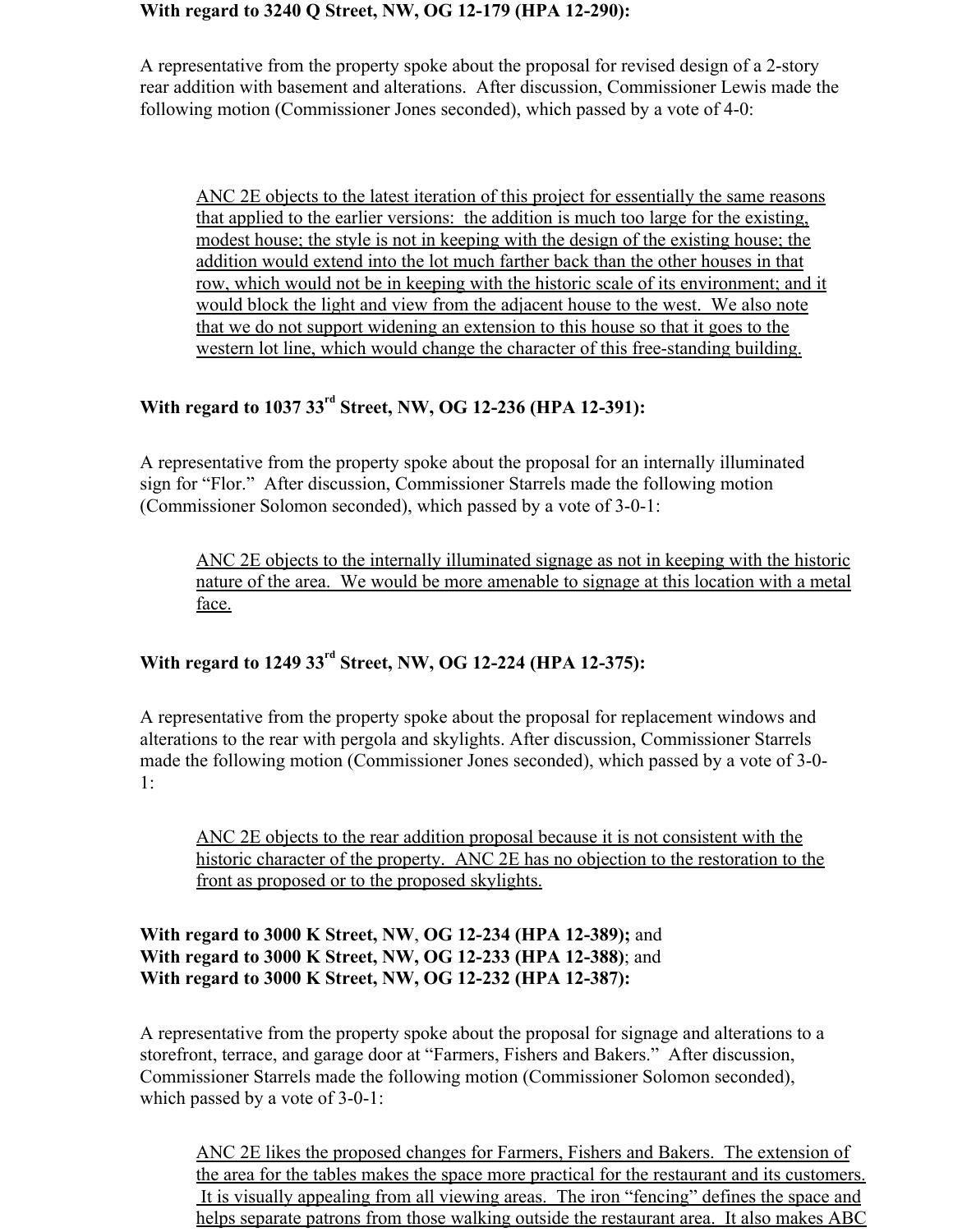## **With regard to 3240 (3212) Grace Street, NW, OG 12-146 (HPA 12-243):**

A representative from the property spoke about the proposal for a revised design for a new building. After discussion, Commissioner Starrels made the following motion (Commissioner Jones seconded), which passed by a vote of 3-0-1:

ANC 2E still has reservations as to the overall massing of the building. We are concerned that the building dwarfs the nearby historically small row houses to the south. The building also is overbearing to Cecil Place, which is a historically narrow street. We also do not approve of any decks, where people could congregate at all hours, eclipsing the peace, order and quiet of the neighborhood.

We do not support a sidewalk on the east side of Cecil Place. None exists now, and if one was added it would need to be wider than in the plans, per DDOT requirements. The neighbors would be better off with no sidewalk and simple landscaping. In addition, bicycle parking and storage areas are needed. Areas for trash and trash receptacles seem inadequate and difficult to access. There appears to be little or no space for the building's maintenance equipment and supplies.

We would hope the new architect will work with the affected neighbors toward a more fitting proposal.

## **With regard to 1220 Wisconsin Avenue, NW, OG 12-229 (HPA 12-384);** and **With regard to 1220 Wisconsin Avenue, NW, OG 12-230 (HPA 12-385):**

The applicant was unable to attend the meeting and make a presentation with regard to storefront additions, signage for "Massino Dutti," and rooftop equipment. After discussion, Commissioner Starrels made the following motion (Commissioner Solomon seconded), which passed by a vote of 3-0-1:

Since the applicant lives out of the country and could not be at the ANC 2E meeting, we do not have enough information and therefore cannot support the project.

## **With regard to 2805 M Street, NW, OG 12-231 (HPA 12-386):**

A representative from the property spoke about the proposal for a sign scheme for "ShopHouse," including a projecting awning and back-lit sign. After discussion, Commissioner Starrels made the following motion (Commissioner Jones seconded), which passed by a vote of 3-0-1:

ANC 2 E does not object to an awning but objects to the awning being used as signage. We have no objection to the metal ShopHouse back-lit sign for the building itself.